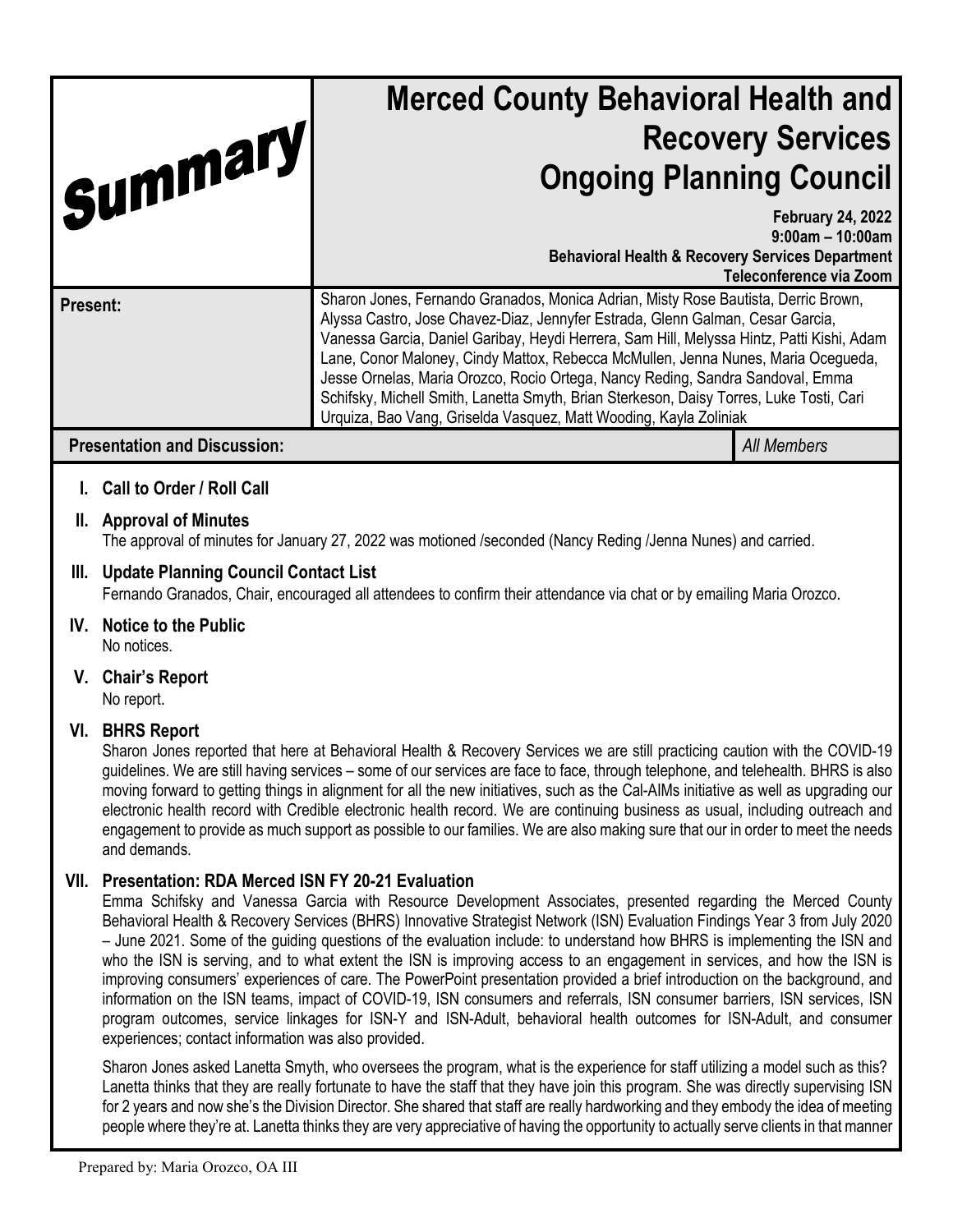– they have that freedom of movement to be able to go out into the field and to literally and figuratively meet people where they're at. She mentioned that when you work in an office, you have clients who come to you. From personal experience working in the field and in the office, she noted that there is that feeling of being stuck and not being able to go get them to help with those other pieces that are impacting them. When people are not getting their needs met, they can't focus on their mental health. We have a lot of expectations for people to jump a lot of hoops to access services; not just mental health services but a lot of public services. She thinks staff are really appreciative about being able to get out there and do the work – it's definitely hard work as there is a lot of processing that goes on, but they also have each other for support and support for management. Lanetta expressed hat they are really lucky to have this program and thinks the staff feel the same way. They have people who have stuck with the program since the very beginning and have seen it evolve. Then they had people who wanted to come on to the team because of the nature of the work. She thinks that says something for itself.

Sharon noted that innovation is about testing new things and new learning. She asked Lanetta if she feels that we are testing out in terms of building infrastructure to help eliminate barriers, does she think that we have been successful in doing that?

Lanetta does think so. The way that we set up our measures, sometimes the statistics don't always give the full picture. Case studies are case studies and some people can say they're anecdotal. When you put the studies together, with the qualitative data from the client and the numbers, the results are phenomenal but we don't get those type of results.

This information may include crisis contacts and hospitalizations. She noted that 100% of those people did not go back into the hospital – that is a really big deal. Even though it's a small number compared to how many people we see, those folks are our highest frequency users. This means that they are in and out of hospitals, and in an out of crisis constantly. This ends up costing many agencies a lot of money, and they are also not getting what they need and they have been able to catch those folks and help them when they have just been in a cycle. Those are some of our most vulnerable people. Lanetta thinks we have met more than the objectives intended. Of course, we want to eliminate crisis contacts or reduce them for stabilization, but she thinks some of those numbers around crisis and hospitalization are better than we expected. Lanetta used to oversee crisis so she knows what a big deal that is – you see the same people over and over, and it's so difficult because you can't always follow through, but ISN can follow through. If they are not getting the whole person addressed, they can't then start to get their needs met. She said that when you don't have the ability to have folks that can bang down the door, and help them get what they need, some people don't have anything such as an ID, social security, birth certificates; they have nothing. Some people have said that they don't feel like they're a real or identified person. The staff has been able to help people feel humanized, to make them feel seen, and give them the opportunity to then start moving along with the other things such as their medical needs, financial needs, and getting them some sustainability by helping them with housing, and then they can stretch a focus on how to take care of their mental health to get them to a point of wellness. Lanetta expressed that she thinks they have met the objective and eliminated some of the barriers that they needed to.

Sharon Jones mentioned that another part of this program is utilizing the concept or the philosophy of appreciative inquiry. Sharon asked the ISN-Y program, how has that worked out over the years.

Jenna Nunes, Sierra Vista, explained that they use the appreciative inquiry model and they implemented the assessments when they are meeting with the youth. They utilize the 4-D approach which is Dream, Discovery, Destiny and Design. This is designed to really let youth be in control of their own treatment and of their own needs. When meeting with them, they are asked what is something they would like to work on, what is going well, and if they could dream, what would be the ultimate dream for themselves. It has really helped, especially the adolescent aged youth to really feel in control of the services that they're getting – with the innovative program they are able to meet them anywhere, such as Carl's Jr, at their school, etc. This really helps them be in control of their services and destigmatize what mental health is and what mental health services can look like. They have seen a lot of success utilizing the model, especially with the adolescent age, and it has helped the parents as well because they parents are learning a lot about their children that they didn't know, goals that they want to achieve, some interests that they have that they may not have known otherwise. It helps increase that bond as well and so they provide a lot of parenting support in addition to the individual service and case management services – she really thinks it strengthens the family unit utilizing this model.

Fernando Granados noted that there were a couple questions posted in the chat. One of them was asking about demographics. He explained that in our emails there was an attachment with the full report where they will find some of the demographics. While not all areas of demographics were collected, that is something that is going to be worked on. There were specific questions about youth and foster care, as well as within the LGBTQ community that was not collected and was identified as one of the things that perhaps needed to be collected in future demographics.